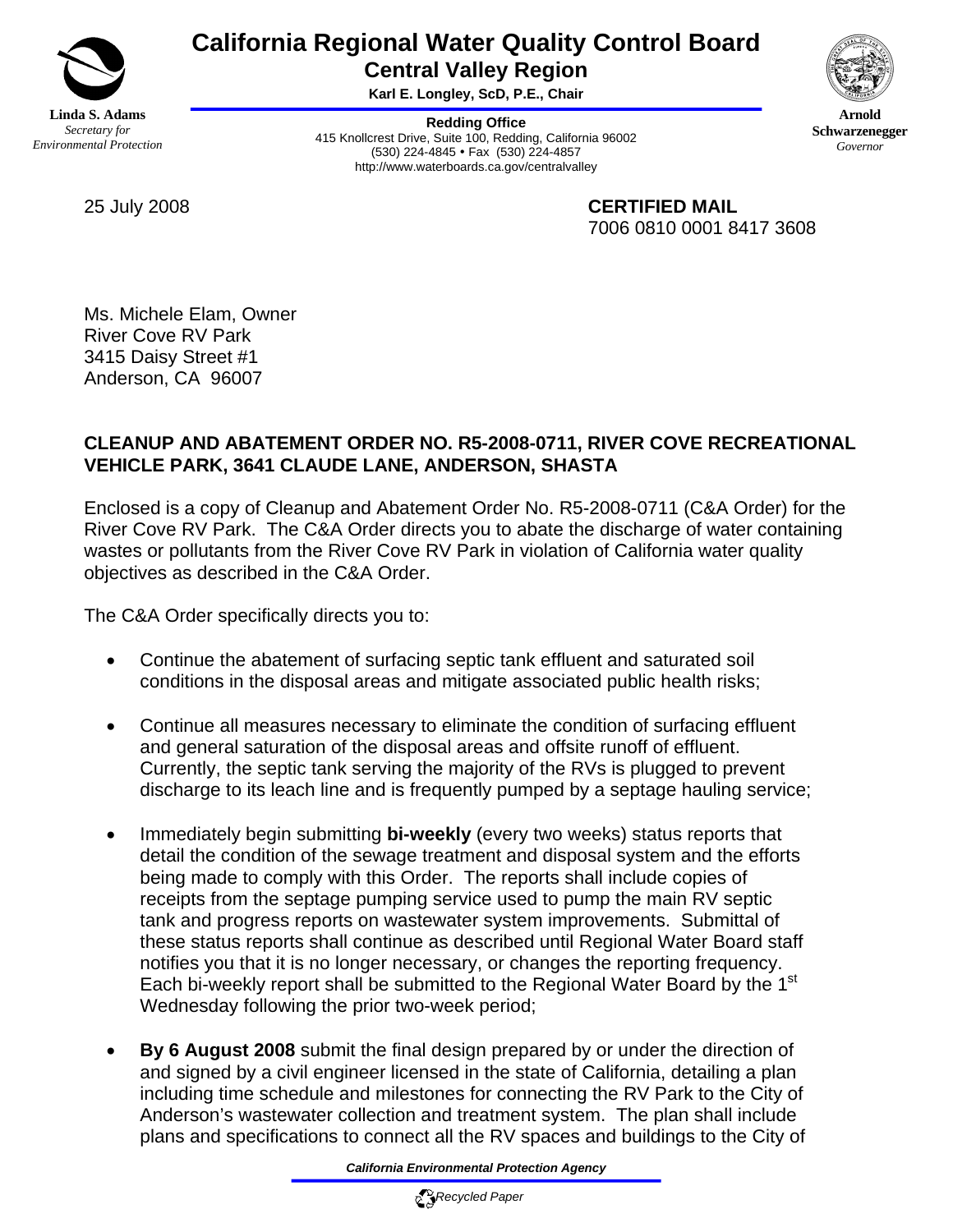Anderson sewage collection system and proper abandonment of all unnecessary existing sewage system components (e.g. filling of abandoned septic tanks with sand). The Discharger will need to obtain a sewer connection permit and may need to obtain an encroachment permit from the City of Anderson. Regional Water Board staff will comment on the technical report and will indicate whether or not the plan is adequate and complete;

- **By 6 August 2008** submit a complete application to the City of Anderson for encroachment and connection, as necessary;
- **Within three (3) weeks of receiving the necessary City of Anderson permits**, begin construction of the system; and
- **Within six (6) weeks of receiving the necessary City of Anderson permits,** complete construction and begin using the new City of Anderson connection. Cease using the existing wastewater systems.

Failure to comply with the enclosed Order may result in the assessment of an Administrative Civil Liability up to \$10,000 per day of violation pursuant to CWC sections 13350, 13385, and/or 13268. The Regional Water Board reserves its right to take any enforcement actions authorized by law.

If you have any questions, please contact Kevin Kratzke of my staff at (530) 224-4850, or at the letterhead address above.

Original signed by

JAMES C. PEDRI, P.E. Assistant Executive Officer

KEK: sae

Enclosure: Cleanup and Abatement Order No. R5-2008-0711

cc: John Sharrah, SHN, Redding

 Robert Meissner, Cal Electro, Inc., Redding Dan Fehr, California Department of Fish and Game, Redding Tom Dahl, California Department of Housing and Community Development, Sacramento Mark Cramer, Shasta County Environmental Health, Redding John Stokes, City of Anderson Planning Department, Anderson City of Anderson Building Department, Anderson Bob Berry, City of Anderson Wastewater Treatment Plant, Anderson Richard Barchus, City of Anderson Public Works, Anderson

U:\Clerical Documents\Correspondence\_Final\North Regulatory Unit\KratzkeK\2008\July\River Cove MHP CAO cover ltr.doc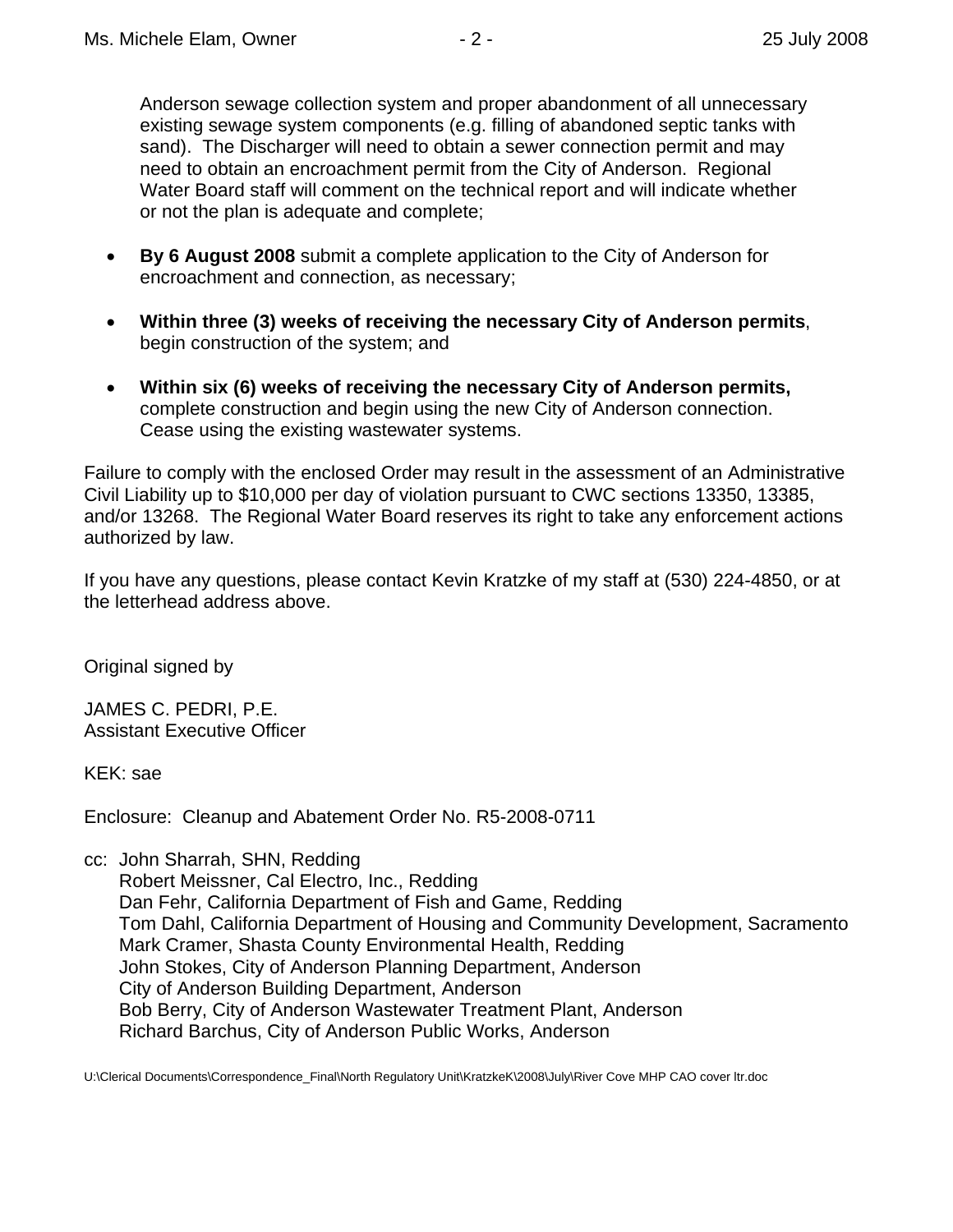## CALIFORNIA REGIONAL WATER QUALTIY CONTROL BOARD CENTRAL VALLEY REGION

### CLEANUP AND ABATEMENT ORDER NO. R5-2008-0711

#### FOR

## MICHELLE ELAM RIVER COVE RV PARK SHASTA COUNTY

This Order is issued to Michelle Elam (hereafter Discharger), owner of the River Cove Recreational Vehicle Park, pursuant to California Water Code (CWC) section 13304, which authorizes the California Regional Water Quality Control Board, Central Valley Region (hereafter Regional Water Board) to issue a Cleanup and Abatement Order (Order), CWC section 13267, which authorizes the Regional Water Board to require the submittal of technical and monitoring reports, and CWC section 7, which authorizes the delegation of the Executive Officer's authority to a deputy, in this case the Assistant Executive Officer.

The Assistant Executive Officer of the Regional Water Board finds that:

- 1. The Discharger owns and operates the River Cove Recreation Vehicle Park (RV Park) located at 3641 Claude Lane, Anderson, in Shasta County. The RV Park consists of approximately 12 RV spaces, 4 old cottages, laundry, and trash facilities. Drinking water is supplied by an onsite well. Wastewater generated by the RV Park flows by gravity to several septic tanks and to a cesspool. One septic tank services the majority of the RVs at the site. Additional septic tanks service some of the cottages at the site, and one cottage is connected to a cesspool system. Each septic tank has its own leachfield.
- 2. Most of the drainage from the developed area of the RV Park is directed toward the adjacent Sacramento River, a water of the US, via overland flow. A portion of the drainage is directed to an undeveloped area of the site where it apparently infiltrates into the ground.
- 3. Shasta County Environmental Health has local authority to issue sewage disposal permits, however, regulatory authority for mobile home park operations is with the California Department of Housing and Community Development. The Regional Water Board has authority to regulate wastewater treatment and disposal at mobile home parks and RV parks.
- 4. The Regional Water Board does not currently regulate wastewater treatment and disposal at the RV Park via individual waste discharge requirements or under a general waiver.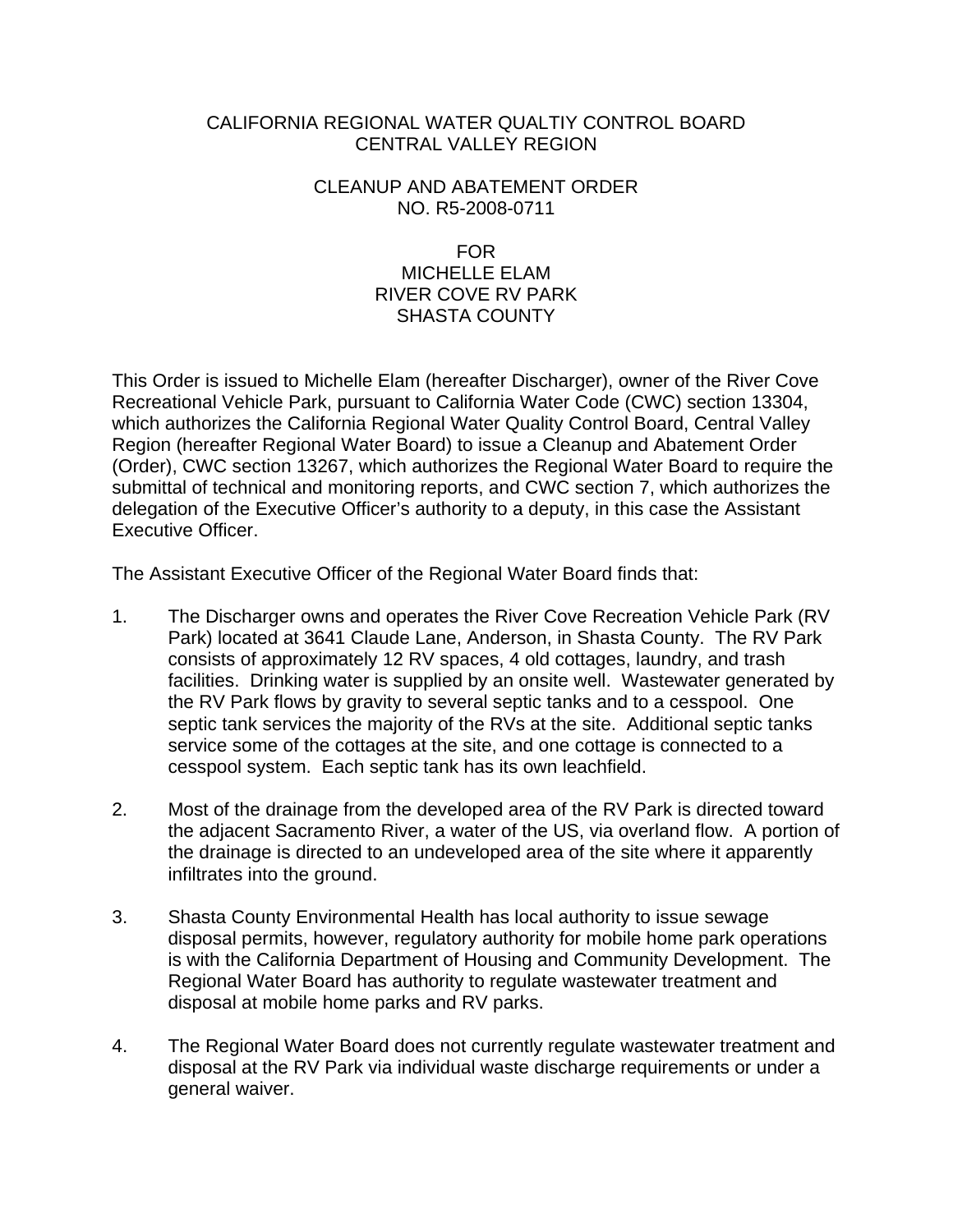- 5. On 6 June 2008, Regional Water Board and California Department of Fish and Game staff investigated a citizen complaint alleging surfacing septic tank effluent at the RV Park. The site inspection revealed that septic tank effluent was surfacing from a section of the leachfield serving the majority of the RV trailers, and flowing down the embankment to the Sacramento River. The leach field for the RV trailer septic tank is located in the bank of the Sacramento River. At the time of the inspection, effluent surfaced approximately midway down the riverbank embankment and flowed towards the Sacramento River. Analyses of the surfacing effluent showed both total and fecal coliform bacteria concentrations to be  $>= 160,000$  MPN/100 ml.
- 6. In addition to the failed septic tank/leachfield system that serves the majority of the RVs, at least one cesspool system and two other septic tank/leachfield systems are in operation at the RV Park. The cesspool system has failed and the 'red tagged' house on the east side of the property has standing water in the sewer line connecting the house to one of the other septic tanks. This indicates that this system has also failed. It is likely that the remaining systems at the site are near failure if they have not already failed, given the condition of the known systems.
- 7. The RV Park is adjacent to the Sacramento River. The failed leachfield is located in the riverbank. The septic tank for the 'red tagged' house on the east side of the property is located at the top of the riverbank in the northeastern corner of the property, with its leachfield located directly inland from the septic tank. Other systems are further inland but are also within 200 feet of the river (almost all of the RV park lies north of Claude Lane, which is approximately 200 feet from the river). Water for the residents is supplied by a well located in the northeast quadrant of the active portion of the RV park and is within 100 feet of many of the leachfields.
- 8. On 10 June 2008, Regional Water Board staff prepared an inspection report and issued a Notice of Violation (NOV) letter to the Discharger. The NOV letter requested the Discharger take immediate actions to eliminate the surfacing of sewage and to prevent public contact with the surfacing effluent. The NOV letter also required that the Discharger submit a report detailing immediate measures the Discharger took to eliminate the condition of surfacing sewage, a report detailing the condition of drinking water delivered to the RV park prior to disinfection, and a report prepared by a sewage treatment and disposal professional that details the location of all components of the onsite sewage system. These reports were due by 13 June 2008, 18 June 2008, and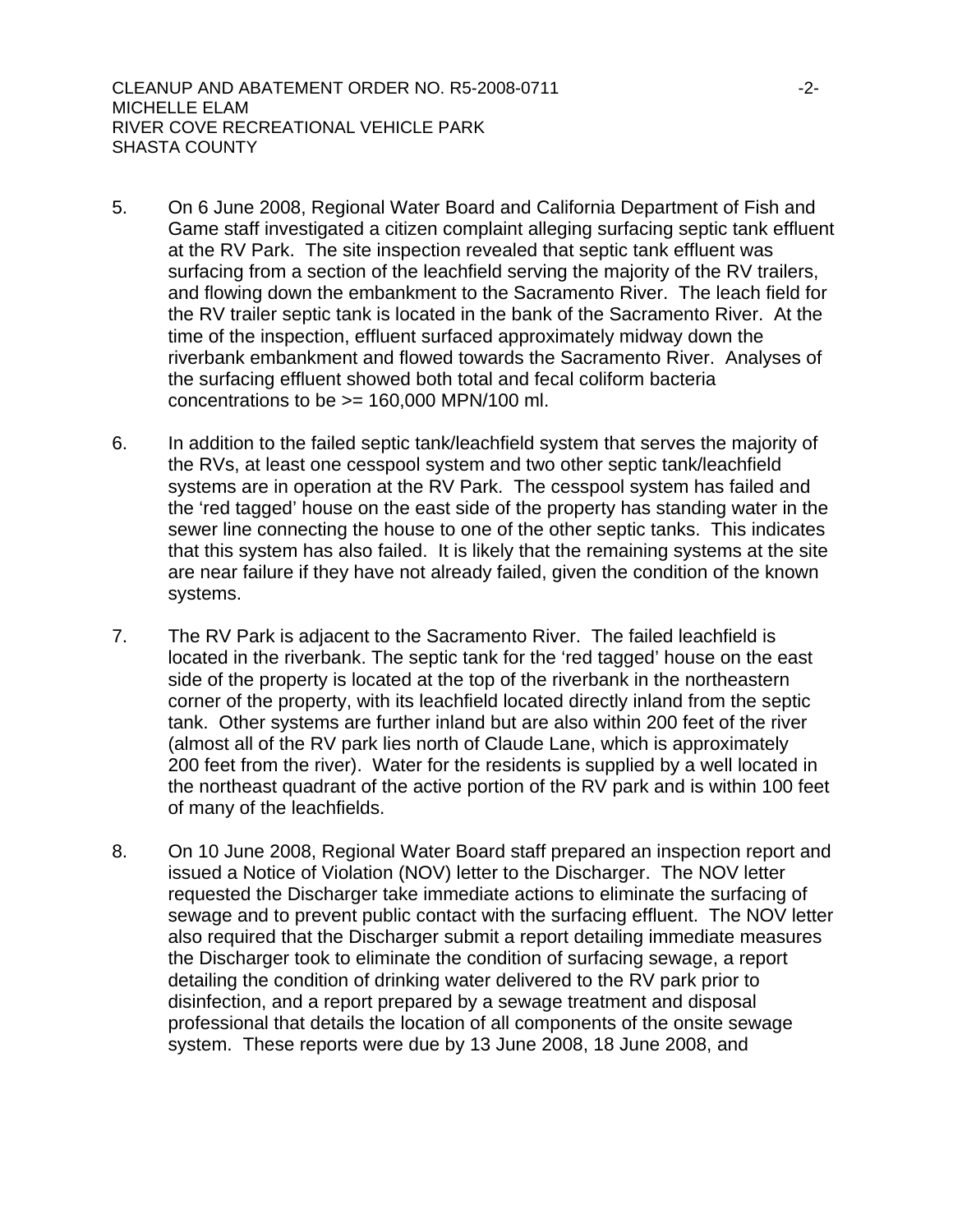25 June 2008, respectively and have been completed to Regional Water Board staff's satisfaction. This Order in no way affects the obligations imposed under the 10 June 2008 letter, and the Regional Water Board reserves the right to take enforcement action based on the non-submittal, or late submittal, of all three of these reports.

- 9. The RV Park is located in the City of Anderson. The City code requires that any property having a failed septic system shall hook up to the City of Anderson's municipal wastewater treatment system if the subject property has at least one property line within two hundred feed of the City's wastewater collection system. The RV Park has a property line adjacent to the collection system (within 200 feet), and is required to hook up to the City's wastewater collection system.
- 10. The Water Quality Control Plan for the Sacramento and San Joaquin River Basins, Fourth Edition (hereafter Basin Plan), designates beneficial uses, establishes water quality objectives, contains implementation plans and policies for protecting waters of the basin, and incorporates by reference plans and policies adopted by the State Water Resources Control Board (State Board).

The Basin Plan identifies the following beneficial uses for the Sacramento River and its tributaries: municipal and domestic supply; agricultural supply; industrial service supply; hydropower generation; water contact and non-contact recreation; warm and cold freshwater habitat; migration of aquatic organisms; spawning, reproduction, and/or early development; wildlife habitat; navigation; ground water recharge; and freshwater replenishment.

11. CWC section 13304(a) provides, in part, that:

*"Any person who has … caused or permitted, causes or permits, or threatens to cause or permit any waste to be discharged or deposited where it is, or probably will be, discharged into the waters of the state and creates, or threatens to create, a condition of pollution or nuisance, shall upon order of the regional board, clean up the waste or abate the effects of the waste, or, in the case of threatened pollution or nuisance, take other necessary remedial action, including, but not limited to, overseeing cleanup and abatement efforts. A cleanup and abatement order issued by the state board or a regional board may require the provision of, or payment for, uninterrupted replacement water service, which may include*  wellhead treatment, to each affected public water supplier or private well *owner…."*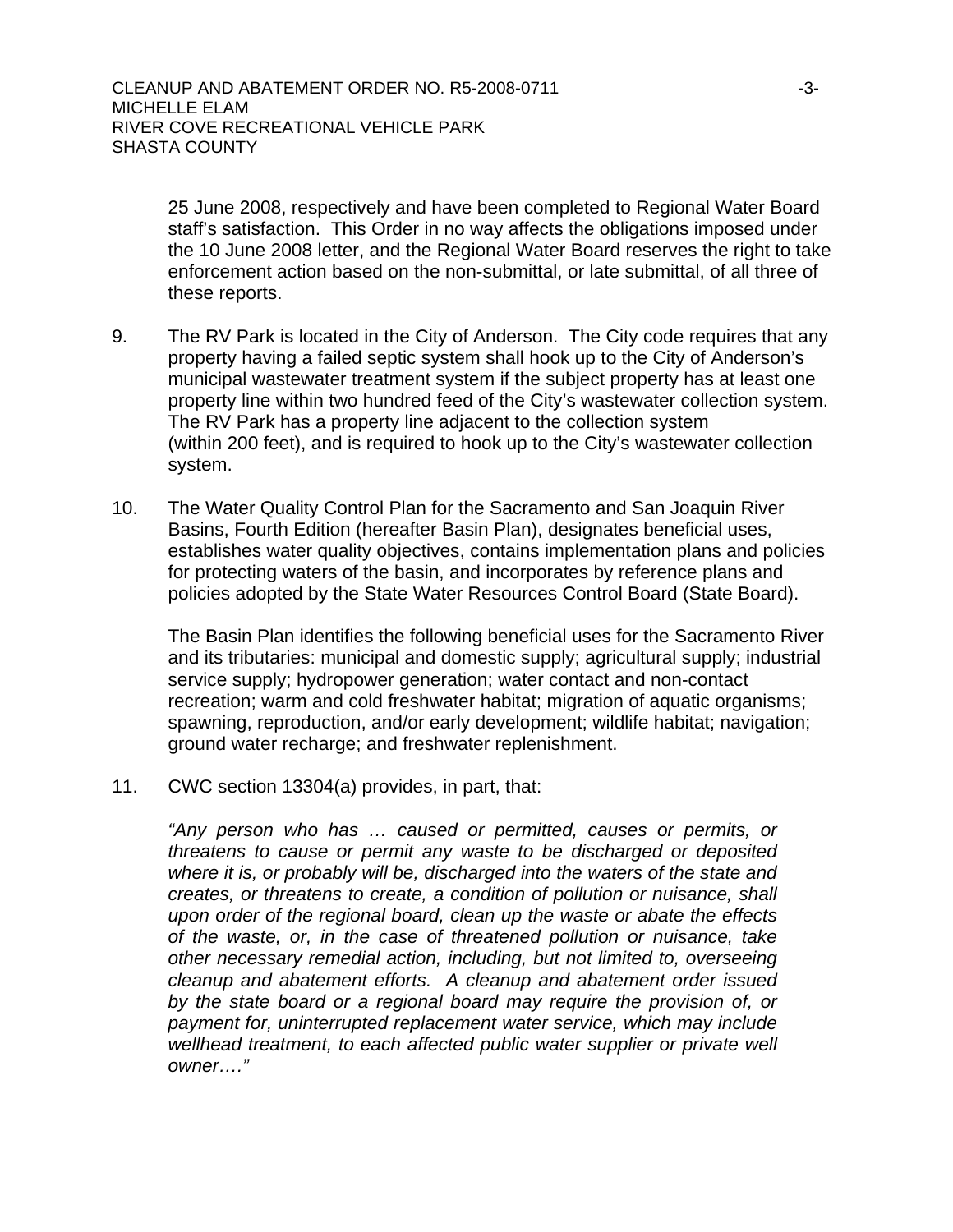### 12. CWC section 13304(c)(1) provides that:

*"If the waste is cleaned up or the effects of the waste are abated, or, in the case of threatened pollution or nuisance, other necessary remedial action is taken by any governmental agency, the person or persons who discharged the waste, discharges the waste, or threatened to cause or permit the discharge of the waste within the meaning of subdivision (a), are liable to that governmental agency to the extent of the reasonable costs actually incurred in cleaning up the waste, abating the effects of the waste, supervising cleanup or abatement activities, or taking other remedial action. The amount of the costs is recoverable in a civil action by, and paid to, the governmental agency and the state board to the extent of the latter's contribution to the cleanup costs from the State Water Pollution Cleanup and Abatement Account or other available funds."* 

13. CWC section 13267(b)(1) provides, in part, that:

*"In conducting an investigation … the regional board may require that any person who has discharged, discharges, or is suspected of having discharged or discharging, or who proposes to discharge waste within its region, or any citizen or domiciliary, or political agency or entity of this state who has discharged, discharges, or is suspected of having discharged or discharging, or who proposes to discharge waste outside of*  its region that could affect the quality of waters within its region shall *furnish, under penalty of perjury, technical or monitoring program reports which the regional board requires. The burden, including costs, of these reports shall bear a reasonable relationship to the need for the report and the benefits to be obtained from the reports. In requiring those reports, the regional board shall provide the person with a written explanation with regard to the need for the reports, and shall identify the evidence that supports requiring that person to provide the reports."* 

14. The Discharger has caused or permitted, or threatens to cause or permit waste (partially treated sewage) to be discharged where it is, or probably will be, discharged into the waters of the State and that creates, and threatens to create, a condition of pollution or nuisance.

The reports required by this Order are necessary to prevent or assess a condition of pollution or nuisance as defined by the California Water Code. The Discharger owns the property identified in this Order and is responsible for operating the RV Park and the wastewater treatment and disposal system. Therefore, it is appropriate for the Discharger to be named responsible for providing the required reports.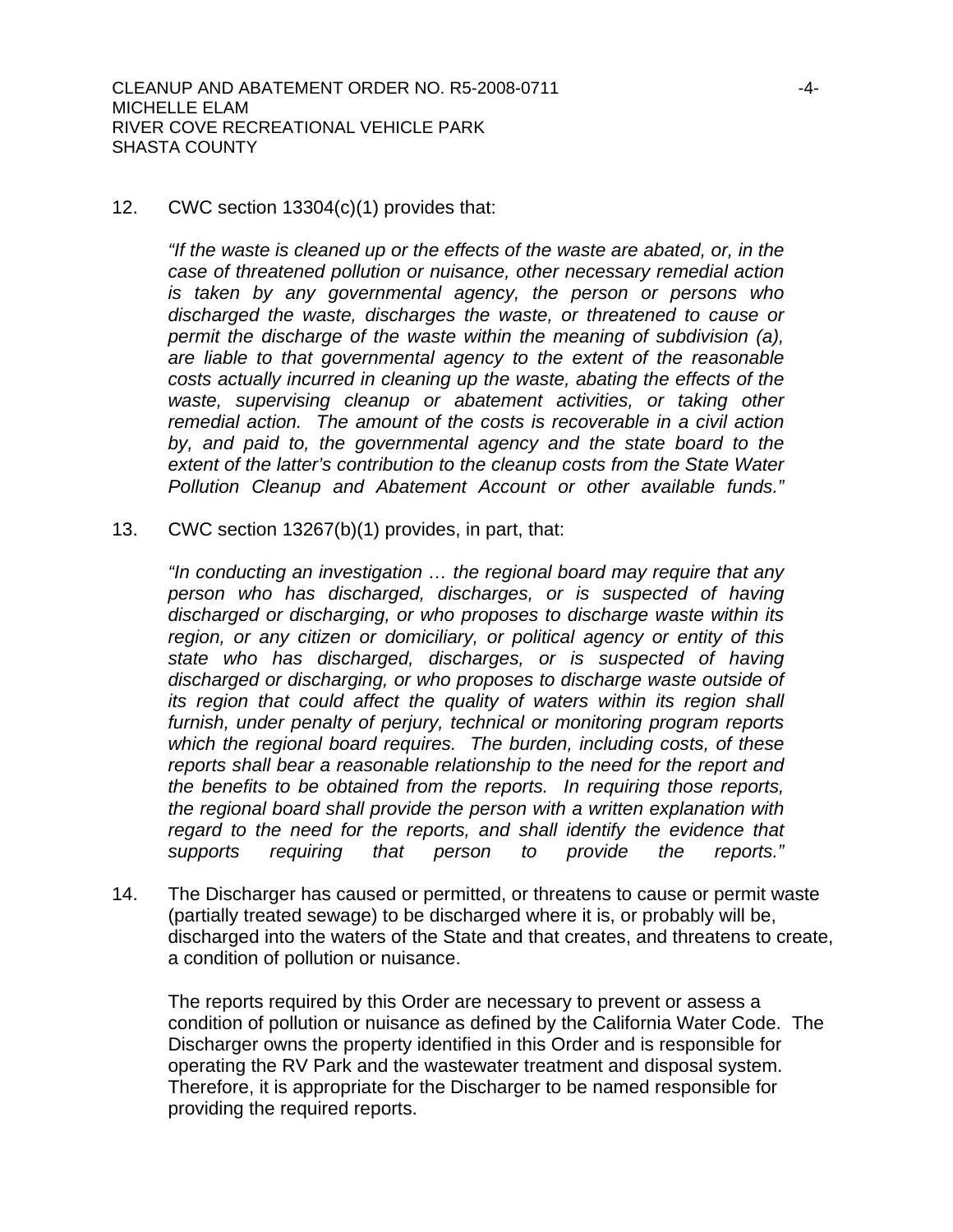- 15. The issuance of this Order is an enforcement action taken by a regulatory agency and is exempt from the provisions of the California Environmental Quality Act (Pub. Resources Code section 21000 et seq.), in accordance with California Code of Regulations, title 14, section 15321(a)(2).
- 16. Any person adversely affected by this action of the Regional Water Board may petition the State Board to review the action in accordance with California Code of Regulations, title 23, sections 2050 through 2068. The petition must be received by the State Board within 30 days of the date of this Order. Copies of the law and regulations applicable to filing petitions may be found on the Internet at<http://www.swrcb.ca.gov/wqpetitions/index.html,>or will be provided upon request.

**IT IS HEREBY ORDERED THAT**, pursuant to CWC sections 13267 and 13304, the Discharger shall:

- 1. Continue the abatement of surfacing septic tank effluent and saturated soil conditions in the disposal areas, and mitigate associated public health risks.
- 2. Compliance with No. 1 above shall include, but not necessarily be limited to, the following measures:
	- (a) **Continue** all measures necessary to eliminate the condition of surfacing effluent and general saturation of the disposal areas and offsite runoff of effluent. Currently, the septic tank serving the majority of the RVs is plugged to prevent discharge to its leach line and is frequently pumped by a septage hauling service.
	- (b) Immediately begin submitting **bi-weekly** (every two weeks) status reports that detail the condition of the sewage treatment and disposal systems and the efforts being made to comply with this Order. These reports shall include copies of receipts from the septage pumping service used to pump the main RV septic tank and progress reports on wastewater system improvements. Submittal of these status reports shall continue as described until Regional Water Board staff notifies you that it is no longer necessary, or changes the reporting frequency. Each bi-weekly report shall be submitted to the Regional Water Board by the 1<sup>st</sup> Wednesday following the prior two-week period.
- 3. **By 6 August 2008,** submit a final design plan prepared by or under the direction of a civil engineer licensed in the state of California which shall include a time schedule for connecting the RV Park to the City of Anderson's wastewater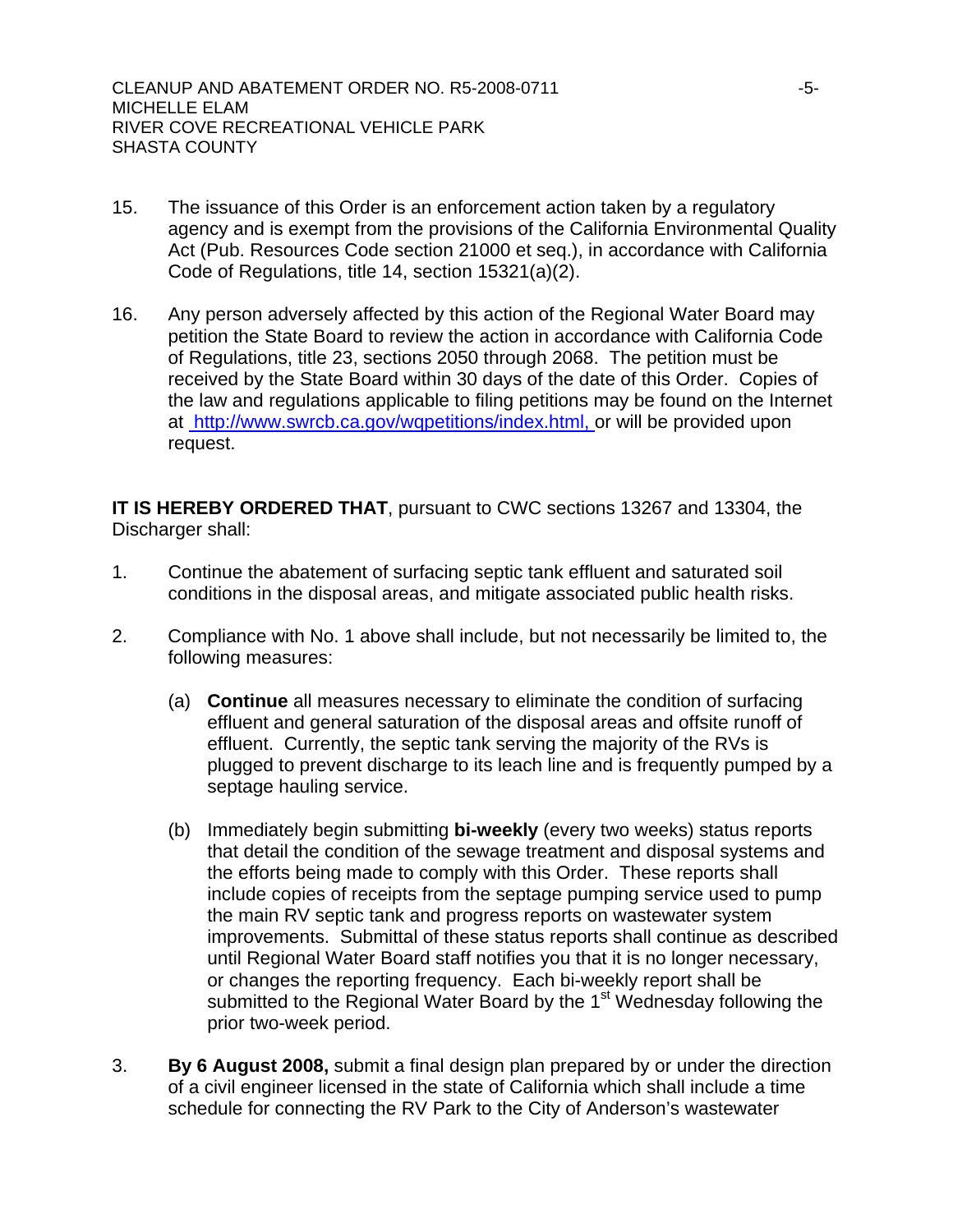collection and treatment system. The final design plan shall also include plans and specifications to connect all the RV spaces and buildings to the City of Anderson sewage collection system, and shall describe the abandonment of all unnecessary existing sewage system components (e.g. filling of abandoned septic tanks with sand). The Discharger will need to obtain a sewer connection permit and may need to obtain an encroachment permit from the City of Anderson. Regional Water Board staff will comment on the technical report and will indicate whether or not the plan is adequate and complete. As required by Business and Professions Code sections 6735, 7835, and 7835.1, the report shall be signed by the registered professional.

- 4. **By 6 August 2008,** submit a complete application to the City of Anderson for encroachment and connection permits, as necessary.
- 5. **Within three (3) weeks of receiving the necessary City of Anderson permits**, begin construction of the system.
- 6. **Within six (6) weeks of receiving the necessary City of Anderson permits,** the Discharger shall complete construction and begin using the new City of Anderson connection, and shall discontinue use of the existing wastewater systems.
- 7. If requested, reimburse the Regional Water Board for reasonable costs associated with oversight of actions taken in response to this Order. By **6 August 2006**, submit the name and address to be used for billing purposes for oversight charges.

Any person signing a document submitted under this Order shall make the following certification:

*"I certify under penalty of law that I have personally examined and am familiar with the information submitted in this document and all attachments and that, based on my knowledge and on my inquiry of those individuals immediately responsible for obtaining the information, I believe that the information is true, accurate, and complete. I am aware that there are significant penalties for submitting false information, including the possibility of fine and imprisonment."*